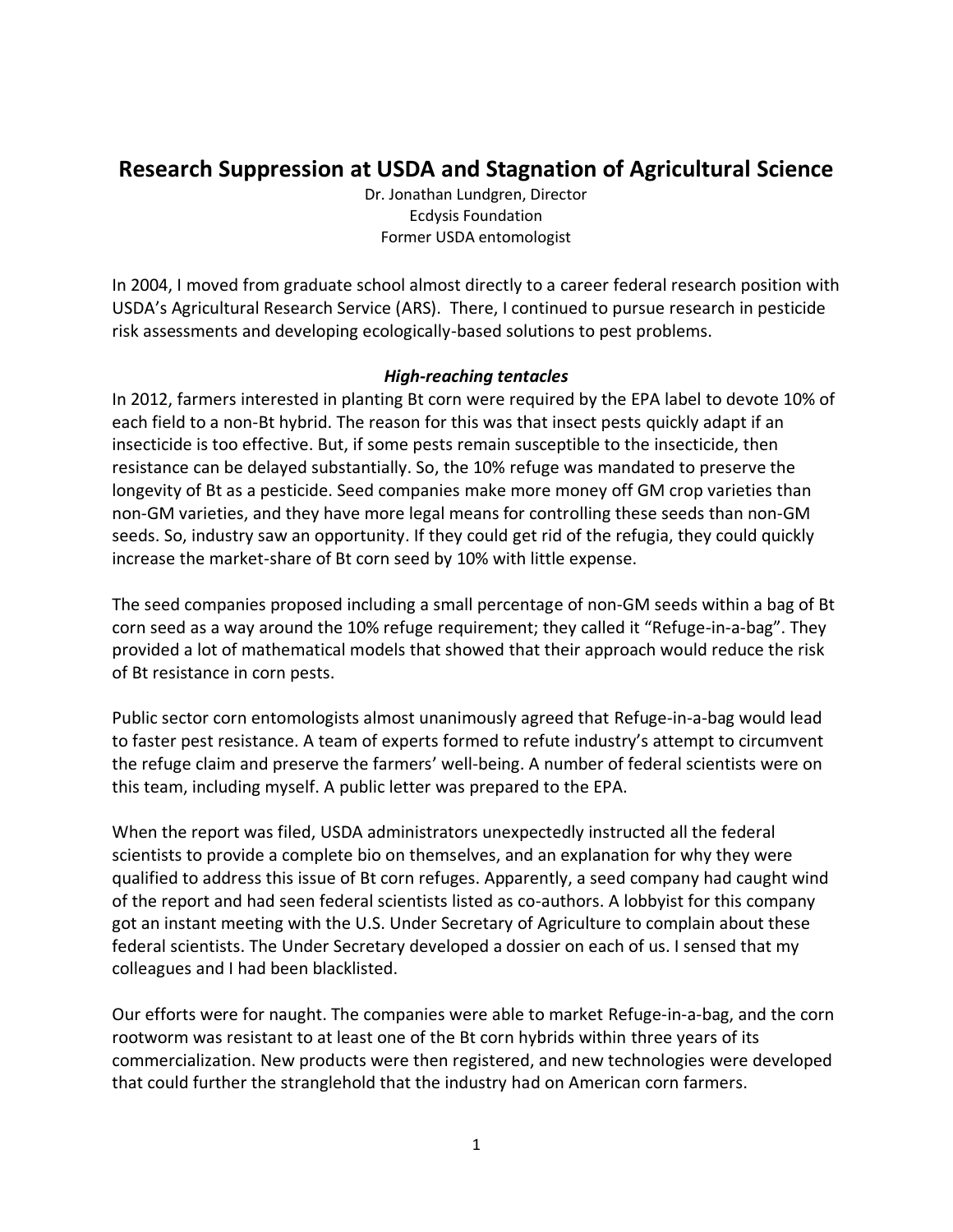This example revealed how USDA political appointees were beholden to agroindustry. Scientists who might threaten industry's agenda are quickly identified and watched closely.

## *Marketing before science*

After five years in federal service, I began to notice patterns in insect communities that did not add up. We had been infesting young corn plants with corn rootworm eggs annually, in this way ensuring that we would have sizable populations of the pests to test new ideas in pest management like using cover crops.

In 2008, nearly all the rootworms were inexplicably killed in our experiments. The farm manager who had planted our plots looked at the bag and saw something new. Without our knowledge, the seed had been treated with something called a neonicotinoid. Neonicotinoids or "neonics" for short - are systemic insecticides. A systemic insecticide is taken up by the developing seedling and is meant to control early season pests on the young crop plants. But because Bt corn is already targeting the important pests of corn, and soybeans do not really have any early season pests throughout most of the crop's range, these products did not make a lot of sense to me. We decided to test whether these new seed treatments actually were benefitting farmers. One of my post-docs ran a two-year trial to see if there were differences in the performance of seed-treated and untreated soybeans. We found that there were no effects of the insecticides on soybean aphids, nor would there ever be: the aphids didn't arrive until long after the insecticide had left the plant.

The industry responded that there were unidentified subterranean pests that were hurting farmers' yields. However, we demonstrated that there were no yield benefits of the insecticides. So, no secret pests were being controlled either. But, beneficial predators of the soybean aphids WERE harmed by the insecticide, with reduced survival and abundance in the treated fields. There were no yield benefits from neonics, no pests were being controlled, beneficial insects were being killed, and farmers were being charge \$10-15 per acre for it all.

A scientific manuscript was prepared for this work, and this was the first time that I had encountered challenges to my publishing from within my USDA chain of command. Within the federal system, to publish a scientific manuscript, a paper needed to be peer-reviewed by two fellow scientists, and then supervisors needed to sign off on the work.

In cases of sensitive topics (a nebulous grouping including climate change and GM crops), a national program leader would also have to sign off on the paper prior to submission. It is a lengthy internal process that can add months to the release of the data to the public who funded the work. This paper was flagged as being sensitive, and the USDA-ARS national program leader decided to ask a series of questions about the scientific rigor of the study and its conclusions. The paper was eventually published following revisions from the program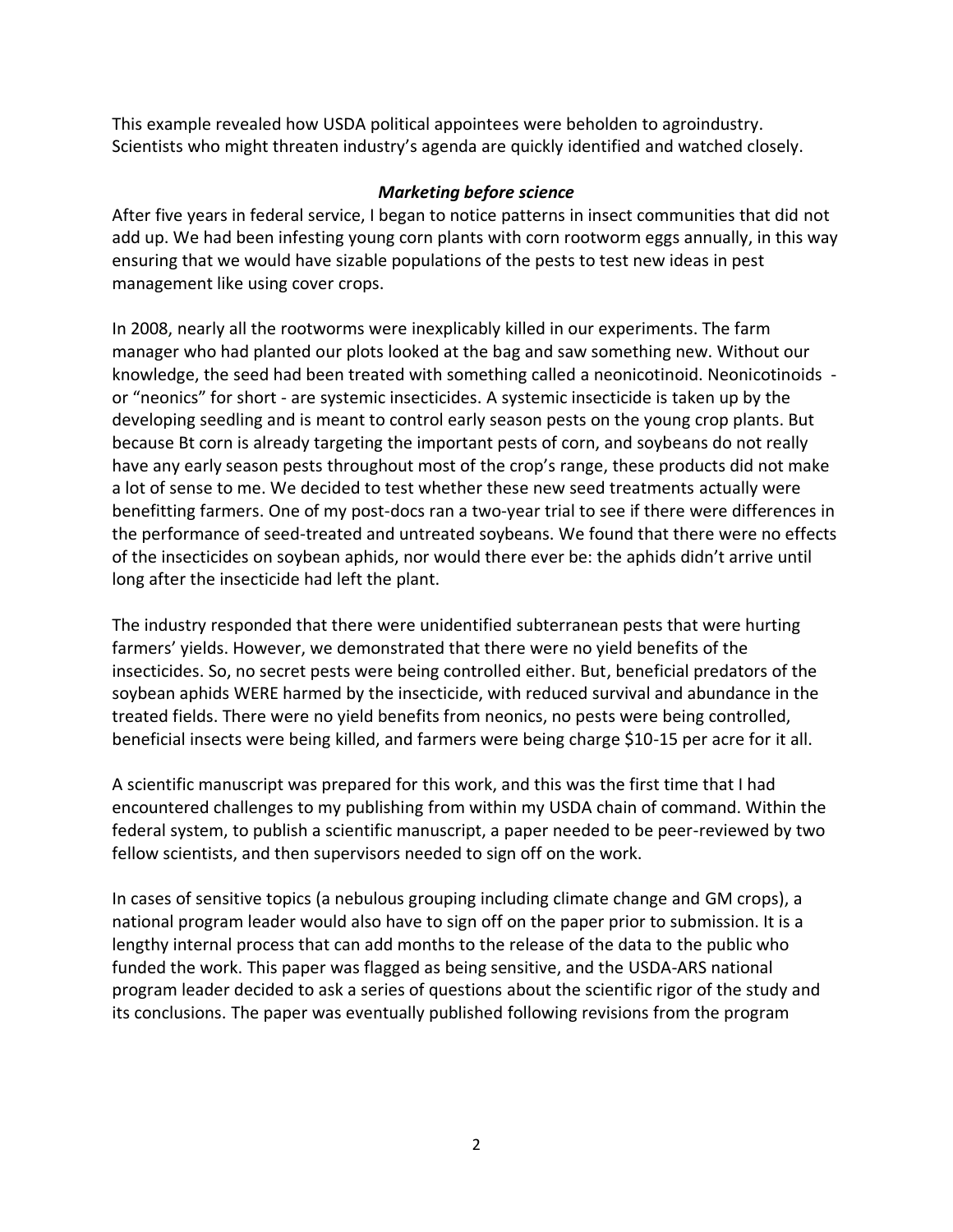leader.<sup>1</sup> This was the first time in 60 published papers that any such scrutiny was given to my work by the chain of command.

The soybean study began to gain attention from farmers and beekeepers. I was interviewed by the Western Producer, a large newspaper in the Northern Plains of Canada and the U.S., which reported the results of our study accurately. One neonic company printed a response to the article, proclaiming false benefits of their seed treatments on crop yields, and claiming that they delayed population growth rates in soybean aphids. They also falsely claimed farmers could cut seeding rates because the treated seeds were better protected. No data were presented to support these claims. They also argued that producers were not trapped into using the treated soybeans, although most producers had a difficult time trying to find untreated seeds.

My efforts on pesticide assessments brought me into closer contact with beekeepers in the state, which led to me pursuing additional controversial research topics. South Dakota is one of the top honey-producing states in the nation, and many of the commercial beekeepers in 2010 were coming to terms with the fact that pesticides contamination, and specifically neonics, were major contributors to the collapse of the honey industry in the U.S. I was asked by the South Dakota Beekeeping Association to present at their annual meeting in Deadwood. I presented the data on the detrimental effects of soybean seed treatments to an audience of militant beekeepers who were tired of their hives dying, and even more tired of scientists who were afraid to publicly question the unnecessary use of neonic seed treatments.

## *The battle for the bees*

In 2014, beekeepers were on the national stage for the continued hive losses that the U.S. was experiencing ("colony collapse"). At the behest of some South Dakota beekeepers, I presented my work on soybean seed treatments to the annual national meeting of American Honey Producers Association in San Antonio, Texas. It consisted of research on soybean seed treatments that had been validated by numerous university studies from around the country. I was nervous about presenting the data. The EPA Assistant Administrator in charge of pesticide programs would be there, as would several top officials in the USDA-ARS. Representatives from the chemical companies and CropLife America, one of their puppet industry associations, were also present. I explained to the beekeeper friend who invited me to the meeting "If I present my data to the beekeepers, it will likely be the end of my career at USDA". "Tell the truth, Jon, and the beekeepers will have your back," was the reply. Both of us were right.

After my presentation, I sat down, and saw that the next speakers on the agenda were the head of the EPA's pesticide programs and then a representative from one of the chemical companies responsible for neonics. Both publicly derided the research results I had presented, but they provided no data to support their criticisms. I was surprised at how close the regulated and regulators were in their arguments and resistance to information that challenged the chemical

<sup>1</sup> Seagraves, M. P*.* and J. G. Lundgren. 2012. Effects of neonicotinoid seed treatments on soybean aphid and its natural enemies. *Journal of Pest Science* 85(1): 125-132.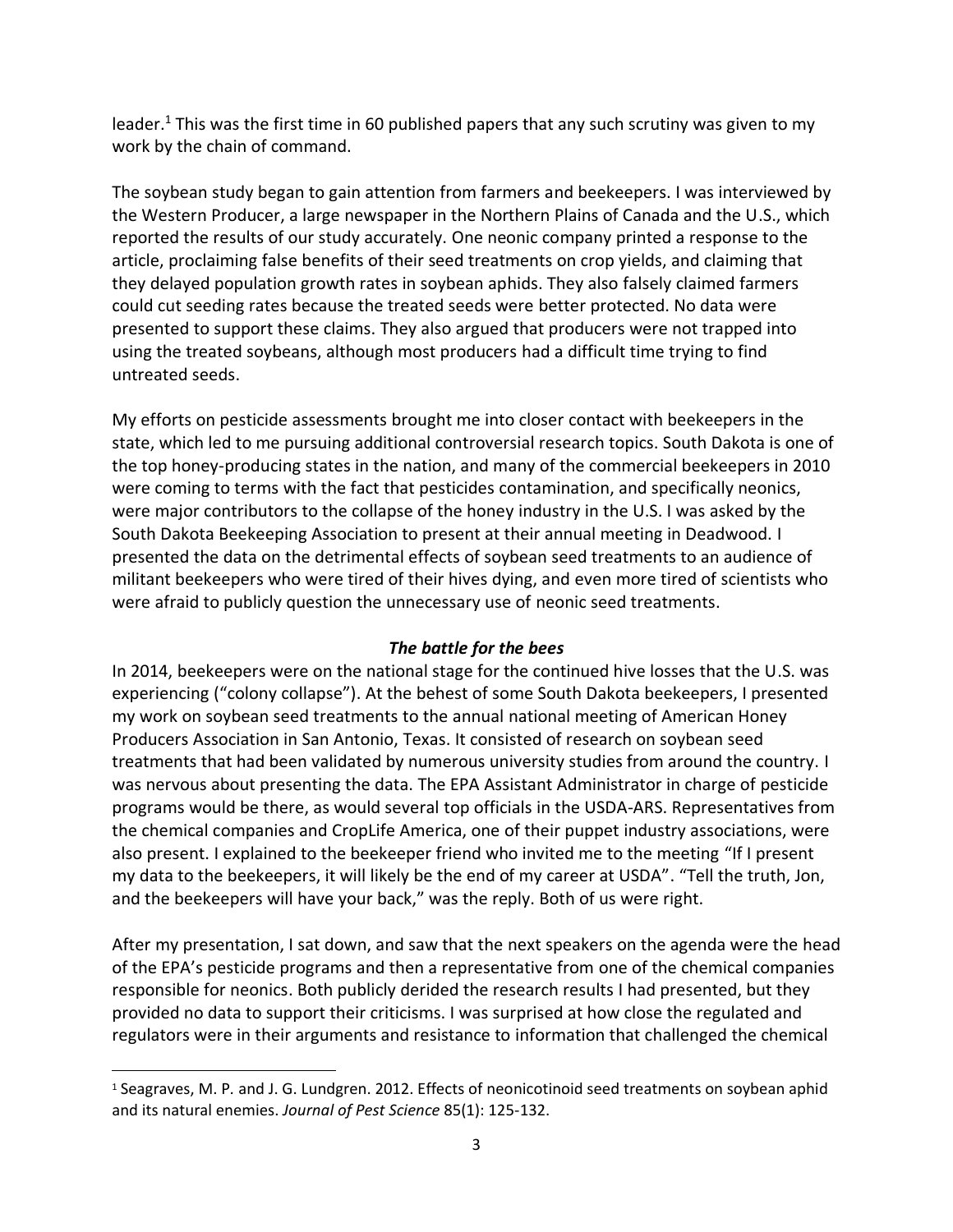industry. Within three years of this meeting, this EPA administrator in charge of regulating the pesticide industry would become a VP for one of the associations in charge of lobbying on their behalf. The "revolving door" was real.

After the trouble I had with approvals on my earlier soybean seed treatment paper, I braced for a challenging internal review process for my research investigating the risks associated with pesticidal RNAi. The first step was to review the potential ways that RNAi based pesticides might affect non-target organisms. Prior to even submitting the paper into the internal system, I obtained six independent reviews of the paper from leaders in risk assessment and pest management. Then I sent the paper to regulators within EPA and USDA-APHIS (the regulatory branch of the USDA) who would be in charge of signing off on the registration of RNAi. All but one of these reviewers offered suggestions on the paper and said it should be published. The only hold-out was the Director for Environmental Risk Programs at the USDA-APHIS, who pointed out that the agency did not feel that there were environmental risks posed by RNAi, nor that we should continue to alter our risk assessment protocols to accommodate the unique aspects of RNAi-based pesticides. I addressed each of the USDA-APHIS comments and submitted the revised draft to this Director. He explained that he would not be able to look at the paper again as he was retiring the next day. I congratulated him and asked him what he would be doing in his retirement. He explained that he was moving to St. Louis. The federal official in charge of assessing environmental risks of pesticides, and RNAi, had just accepted a position with the seed company, Monsanto, that was most heavily invested in RNAi-based pesticide technology. And he had just read the first science that criticized their technology. This additional example of the "revolving door" between USDA and the agrichemical industry meant that my job would become more difficult.

Despite seven positive reviews, my chain of command within USDA-ARS would not allow the paper to be published. In what became a six-month dialogue, my supervisors with very little expertise in this area of research functionally ripped the paper apart. They removed any language that might provide insight to regulators or policymakers on RNAi-based pesticides. A few of the major points of the paper were softened and allowed to remain, and I finally submitted the work to *BioScience,* where it was quickly accepted for publication. It came out approximately one year after the first iteration of the paper had been finished.<sup>2</sup>

Prior to the release of a new Bt product, or chemical, or GM organism, there often is an outflux of money that pours out of a company toward many expert scientists at universities and the USDA. These "independent opinions" on efficacy or risk are important for a company to gain credibility for its product. And there are seldom strings attached. The end result of this money is that the scientists' programs become dependent on this industry money. Indeed, entire universities become dependent on it. And while it may not directly affect the quality of the data that is created, it certainly affects the questions that are asked by universities, and criticisms are made very carefully.

<sup>&</sup>lt;sup>2</sup> Lundgren, J.G., and J.J. Duan 2013. RNAi-based insecticidal crops: potential effects on nontarget species, *BioScience* 63(8): 657–665, <https://doi.org/10.1525/bio.2013.63.8.8>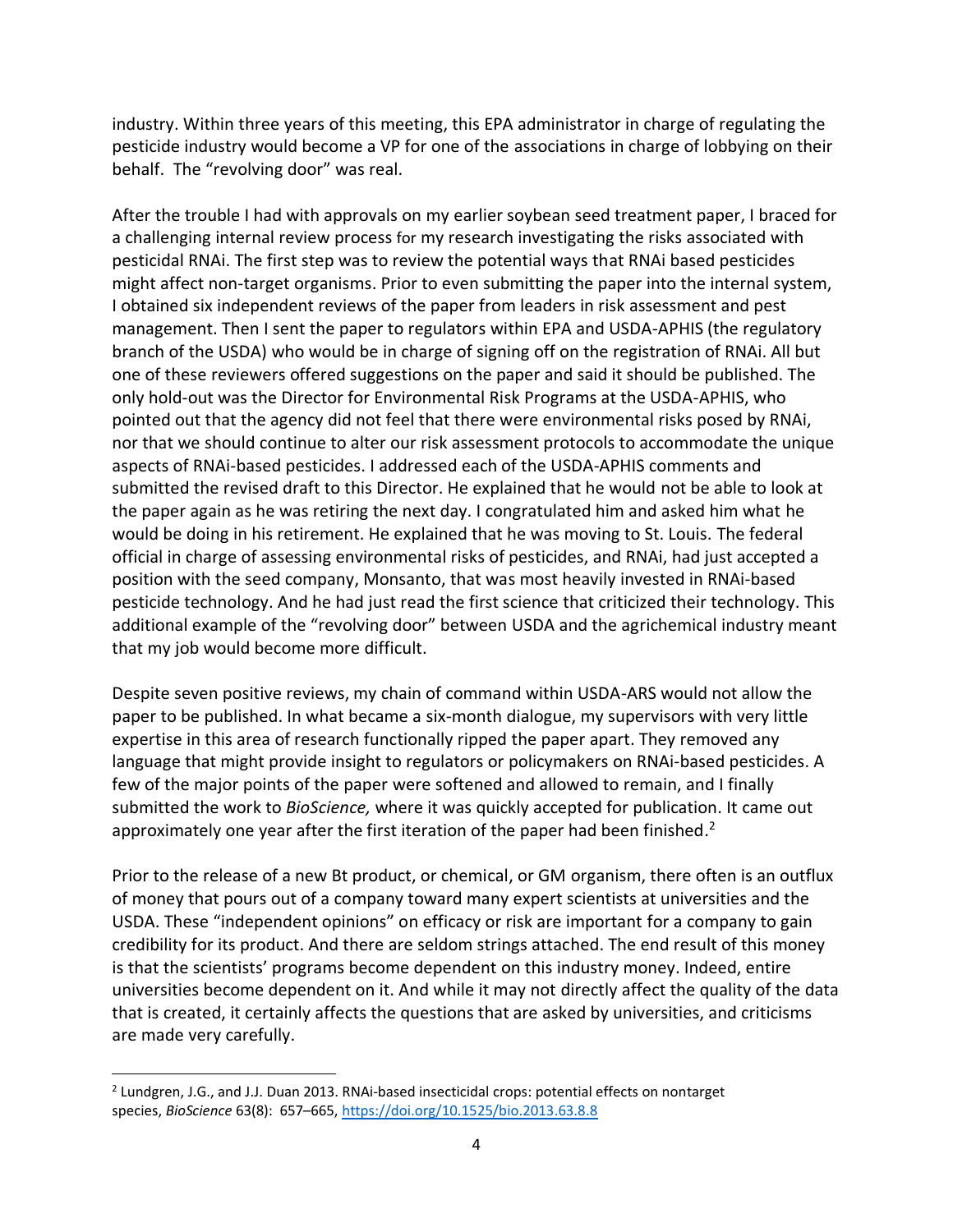My work on risk assessment of RNAi continued for a few more years. I watched as more than one university scientist covered up their data on the negative effects of RNAi against non-target organisms. I watched as any interactions that I had with the press had to be approved by the Secretary of Agriculture's office. I watched as my slides for presentations had to undergo seven reviews by my chain of command with no expertise in GM crops or RNAi technology. After I left the USDA, I gave a presentation at the United Nations Convention on Biological Diversity (CBD) COP 13 meeting in Cancun, explaining the risks of RNAi, and the alternatives to this approach to pest management. The CBD recommended that its parties consider a ban on RNA-based pesticides.

#### *The list*

I quickly found myself in one of the strangest times in my life. The science I was generating was a great success, but it was coming with tremendous costs. On one hand, my career was on fire. I had millions in grants, a research team of 14 post-docs, graduate students, and technicians that were happy and working hard on important issues. I was creating new networks of collaborators and serving on advisory panels that were making a real impact on policies and public discussions on an international level. Meanwhile, I was being hit by a crippling barrage of harassment because the questions we were asking through our research program were controversial and inconvenient for industrialized agriculture. In 2014 I saw the handwriting on the wall. This was more than just normal governmental incompetence; something bigger was going on. I began recording the details of the mounting harassment.

Labelled by industry as a loose cannon, the USDA did not want me to discuss our research results on pesticide risks in public forums. In reality, my messaging was directly tied to the scientific results of the research, and I was blunt but factual in the implications of this science. Companies began to plant representatives in audiences of my talks at meetings, which is a common practice once a scientist is labelled as a threat. And in turn these companies made a trouble for me with my supervisors. Then these supervisors told me that I was no longer able to discuss my science with the public without prior approval. The USDA policy on presenting research and doing interviews is so vague that it can be selectively employed to restrict scientific dialogue. No more press interviews on our research pertaining to the risks of RNAi or neonics were permitted.

My supervisors began searching for any presentations I might be giving that I had not officially declared in order to trap me in the act of discussing my science without approval. They demanded to review my slides for any official presentations. My presentation for the European Food Safety Agency (Europe's EPA equivalent) required seven administrators to sign off on the slides on RNAi prior to allowing me to attend the special forum where I was an invited speaker. None of my colleagues within the agency were subjected to this level of scrutiny. If these policies on publicizing research were uniformly enforced across the staff, all productivity for the agency would have come to a screeching halt.

Scientists must be able to network with colleagues and maintain focus if they are to be successful, and my supervisors targeted these aspects of my career next. I was denied the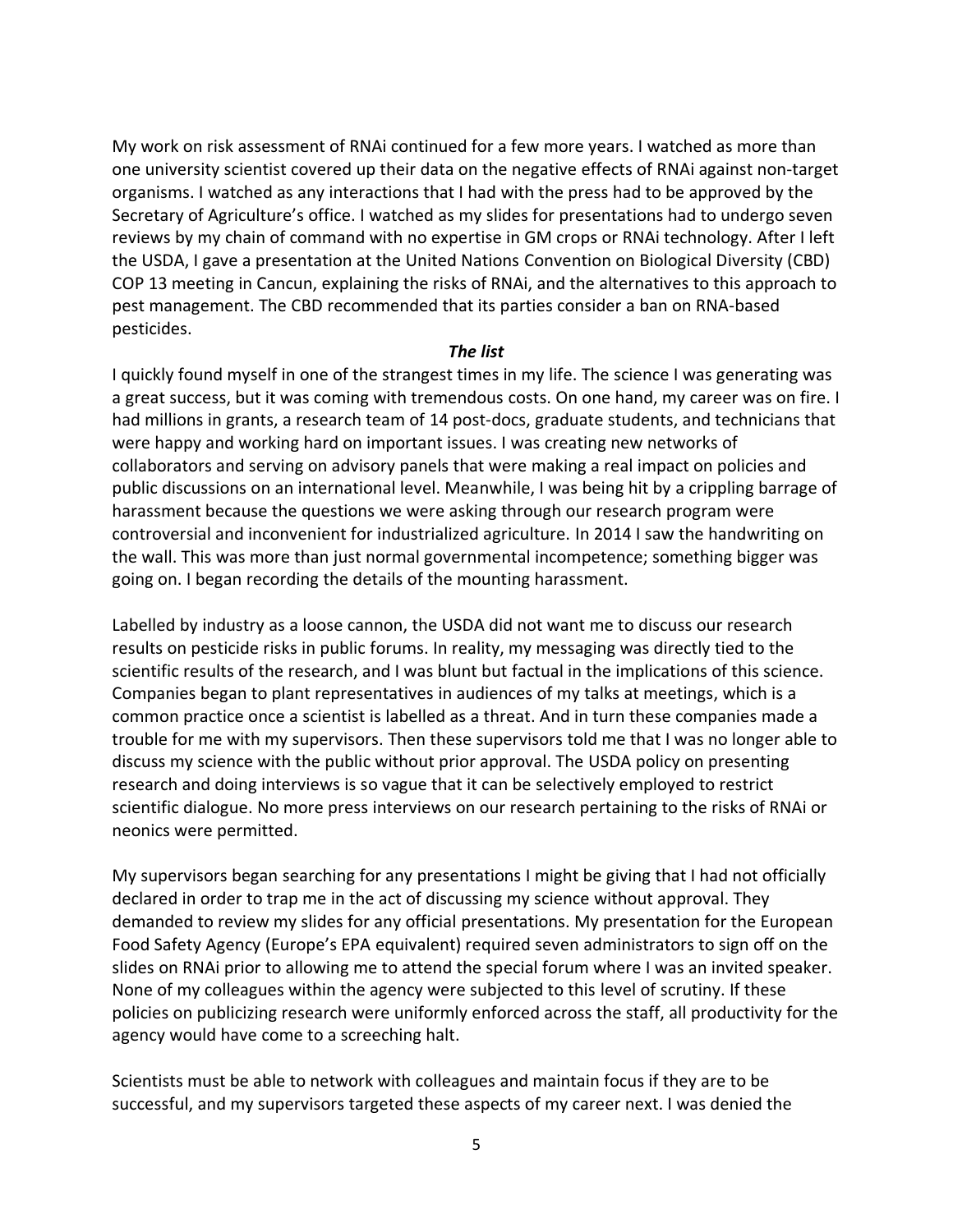ability to travel to Colombia for an invited presentation. That would derail a multi-year collaboration that I had been growing. I was required to go through all of my records to ensure that the Colombians had offered to pay for my travel, rather than me asking if they would cover my travel. The effect was that I could not go.

Since we had limited travel money as part of our program, and I had to travel to present my research to a lot of places, I sometimes asked for beekeepers and farmers to help cover travel costs to their meetings. That way I could use my budget to generate the science that they needed to see. I always followed federal regulations to this end, and the meetings would pay for my plane ticket and all necessary forms and approvals from my chain of command. I remember one event where a group I spoke for mailed me an unsolicited \$1,000 grant to cover travel. My bosses required me to send the money back to the group, ask for permission to travel, and then ask the group to reissue the check.

Within a few days of speaking to the press about RNAi I was given a letter of reprimand that would remain on my personnel record for two years. During the 2013 government shut down, I had begun using my personal computer and a personal email account to maintain my professional career on my personal time. This was reinforced when my new staff was not able to receive government computers and were forced to use personal computers and emails for several months, because our understaffed lab was unable to provide them with government machines. Add to this that the government security programs frequently crashed whatever computer they were on and relying solely on government emails became prohibitive to accomplishing my mission as a government scientist. The USDA punished me for breaking a rule that the supervisors themselves could not adhere to. These hurdles seem petty, but when they became a daily occurrence my ability to focus on my research began to grind to a halt.

Another element critical to the success of a scientist is being able to grow one's program, and my supervisors began to harass this aspect as well. Prior to publicizing research on pesticides, I had submitted a \$500,000 proposal with colleagues around the country to a grant program. It received approvals on all levels within the agency, and high marks from the grant program, but was not funded. So, I decided to try again, after publicizing my pesticide research. This time my supervisors told me that I did not have the ability to conduct the research and would not allow me to re-submit the proposal. They reluctantly allowed the proposal to move forward, but then told me that my university colleague had not filed a form to their university (totally outside of USDA's direction), and so I would have to retract the submitted proposal and re-submit. Which was not allowed.

My university colleague quickly remedied the situation. The proposal was submitted, but the message from my supervisors was clear that growing my program was going to be hampered at every step from here on out. This was reinforced when having to submit our five-year research plan. I submitted a series of projects that would investigate risk of pesticides on different beneficial insects. The national USDA program staff for the agency had me remove all mention of these specific risk assessments, leaving me with very little formalized research left in the plan.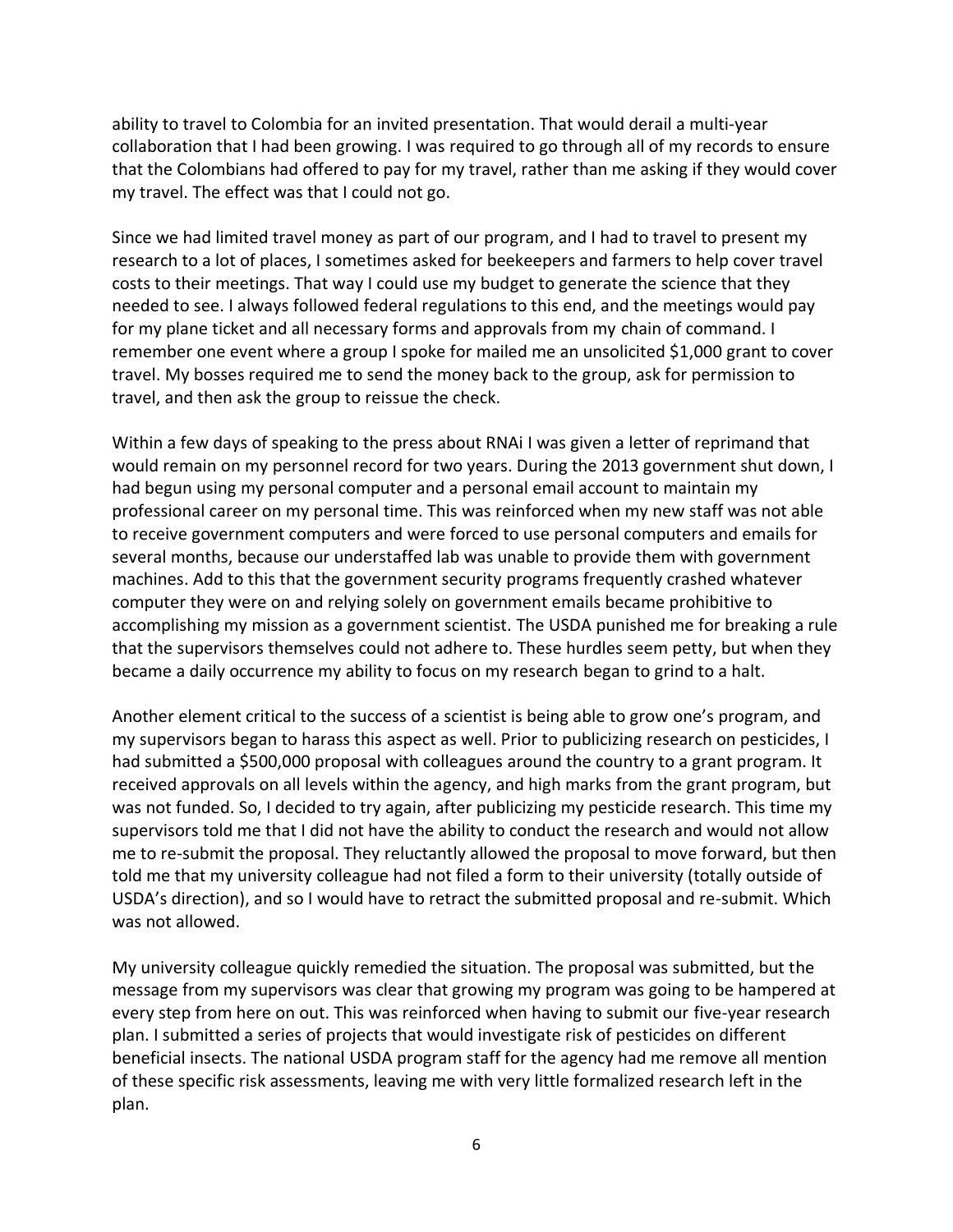In 2015, the attention finally was turned to my supervisees. We had a large and generally very happy and inclusive group. I would say it was family-like, and we all regularly got together outside the workplace to spend time together. It was intended to be warm and welcoming, and informal. Sometimes the humor was a bit jocular, but it was never meant to hurt, and all participated. My employees' morale was really important to me - I would lay down in traffic for them, and they all knew it. But, at what I regard as their lowest point, the USDA decided to accuse me of "Conduct unbecoming a federal scientist". For a year, they kept a dossier on my activities and took events and actions out of context to cast me as a deviant. Then they brought each of my staff individually into a room with a spotlight and a video monitor, and interrogated each of them, asking for anything that I might have done to step out of line.

It was terrifying to everyone on the team -- and it crushed us. One of my post docs wound up in the hospital with a perforated ulcer from the tremendous stress we all experienced during this phase of the retaliation. My staff drafted and signed a letter to the area director shaming the entire proceedings and explaining that there was no conduct warranting punishment. The employees' union was brought in by USDA to represent my supervisees against me. But after hearing the circumstances, the union representative decided that I was innocent and took an unexpected stand: she began advising me against my supervisors.

Smear campaigns are a horrible experience. I am not perfect. Nor did I always behave perfectly. But the nature of my professionalism was no different than any of my colleagues. It was a witch hunt, and typically in a witch hunt, the real witches are the ones doing the hunting. I was suspended without pay for seven days. Not for "misconduct," since there was no evidence for this, instead I was tagged with the nebulous, fabricated crime of "conduct unbecoming a federal scientist".

#### *King Corn*

Meanwhile, my work in cornfields was gaining momentum as I tried to understand the ecological basis of how dwindling biodiversity caused pest outbreaks. An economist friend of mine, Scott Fausti, and I had teamed up on a series of papers on insect communities in cornfields in South Dakota. We showed how as insect diversity went up, pest populations went down. These patterns validated what regenerative farmers were doing. To solve the problem of a lack of biodiversity, it also became clear that agriculture in North America was far too heavily invested in a few commodities.

This overinvestment in "King Corn" and almost as ubiquitous soybeans had created a brittle food system, and ultimately was a threat to the stability of rural economies. Fausti and I decided to tease apart the factors that led to the overinvestment in corn. Through more than a year of research and analysis, we painted a picture of how policies, technology development and control by agroindustry, new subsidized markets in ethanol, and price spikes had produced a perfect storm to allow corn to dominate. The paper also presented a path to increase the resilience of our food system by re-strategizing the ethanol policies, fostering soil health, and doing more research aimed at farming innovations.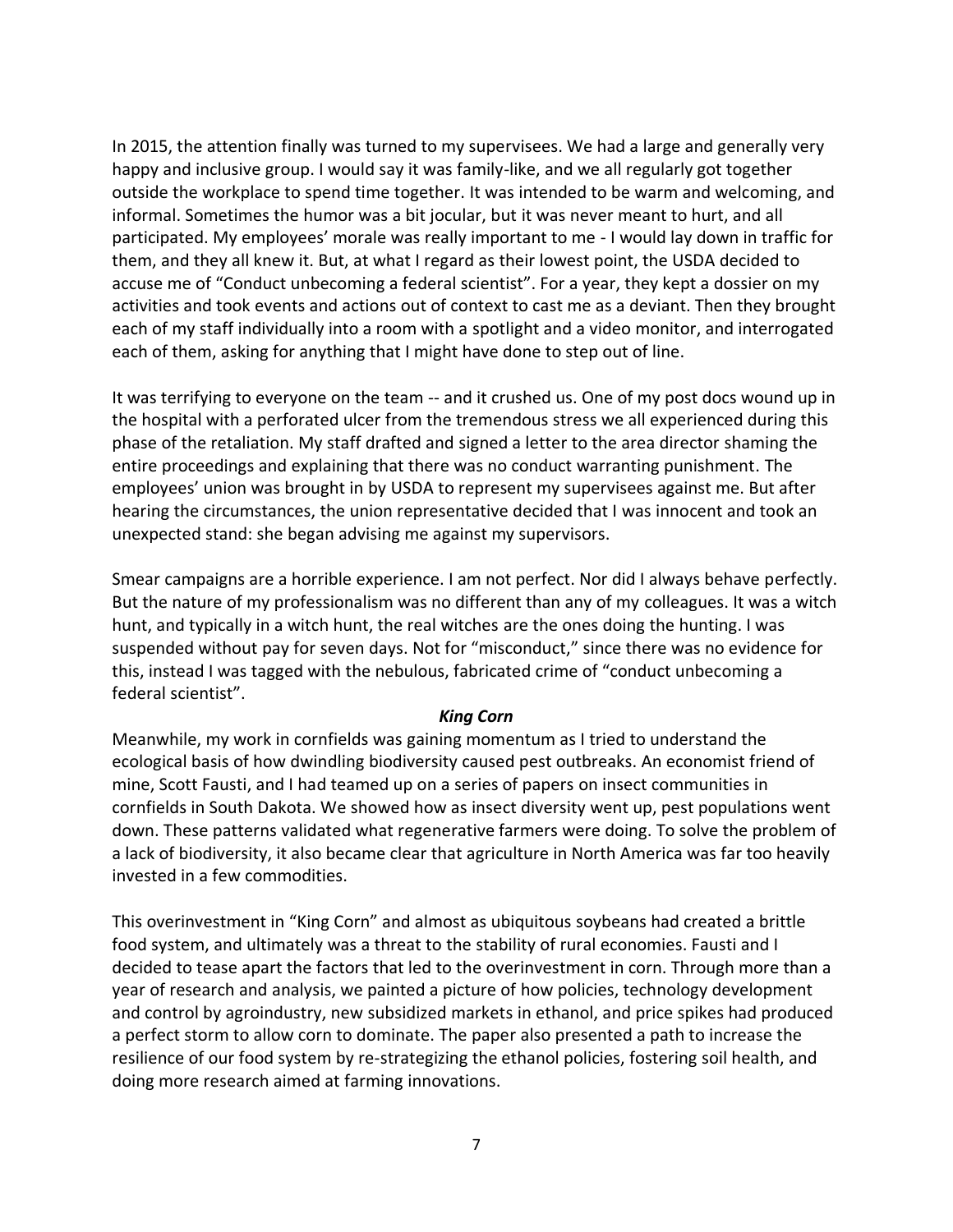I followed the necessary steps to publish the paper, but the National Program Staff of USDA-ARS was now weary of me questioning the dogma of industrialized agriculture. They initially said the paper was flagged as sensitive because it had implications for policy development, and potential "misdirected interpretations," and that they would work with me on a revision. But then, in a personal meeting, they told me the paper was not allowed to be published. From this point forward my work on this paper was stone-walled by my supervisory chain...

As the debate was going on internally, I had submitted the paper to the scientific journal as the corresponding author. The information was important and timely; farmers were suffering, and we are facing a breakdown of rural society. Submitting the paper for peer review was a way to get the ball rolling on a lengthy road to publication. I could incorporate additional changes in upcoming revisions. The paper was accepted by the journal following the peer review process. I reported that it had been so, but USDA-ARS told me I was not allowed to be an author of this piece.

My removal from co-authorship of our paper was a blatant case of scientific suppression for political reasons that is never acceptable. Statements in the paper were supported with evidence either from the scientific literature or our own calculations that were clearly reported. It was peer-reviewed by experts in the field and accepted for publication. USDA-ARS's scientific suppression was evidence that the agency had no interest in changing agriculture into a more resilient food system that could restore the natural resource base of our rural areas.

Nevertheless, the paper was eventually published the following spring in *Environmental Science*  and Policy, and my co-author Scott Fausti included the following footnote on the title page.<sup>3</sup>

"*I would like to acknowledge Dr. Jonathan G. Lundgren's contribution to this manuscript. Dr. Lundgren is an entomologist employed by the USDA Agricultural Research Service (ARS). However, the ARS has required Dr. Lundgren to remove his name as joint first author from this article. I believe this action raises a serious question concerning policy neutrality toward scientific inquiry*."

### *The scientific integrity complaint.*

It became so easy for my supervisors at the USDA-ARS to kick me around that they relaxed and finally made a key mistake. They suppressed important science that would help the people that we were being paid by: the taxpayers and farmers of the United States. Such a clear ethical violation was enough to wake me up to what was really going on. It revitalized me to start pushing back. At the end of this fight, there was going to be a lot of blood on the floor. But it was not all going to be mine.

I had been directed to a couple of lawyers in Washington, DC, that might be able to help. One was a non-profit group named PEER (Public Employees for Environmental Responsibility). PEER

<sup>&</sup>lt;sup>3</sup> Fausti, S. W. 2015. The causes and unintended consequences of a paradigm shift in corn production practices. *Environmental Science and Policy* 52: 41-50.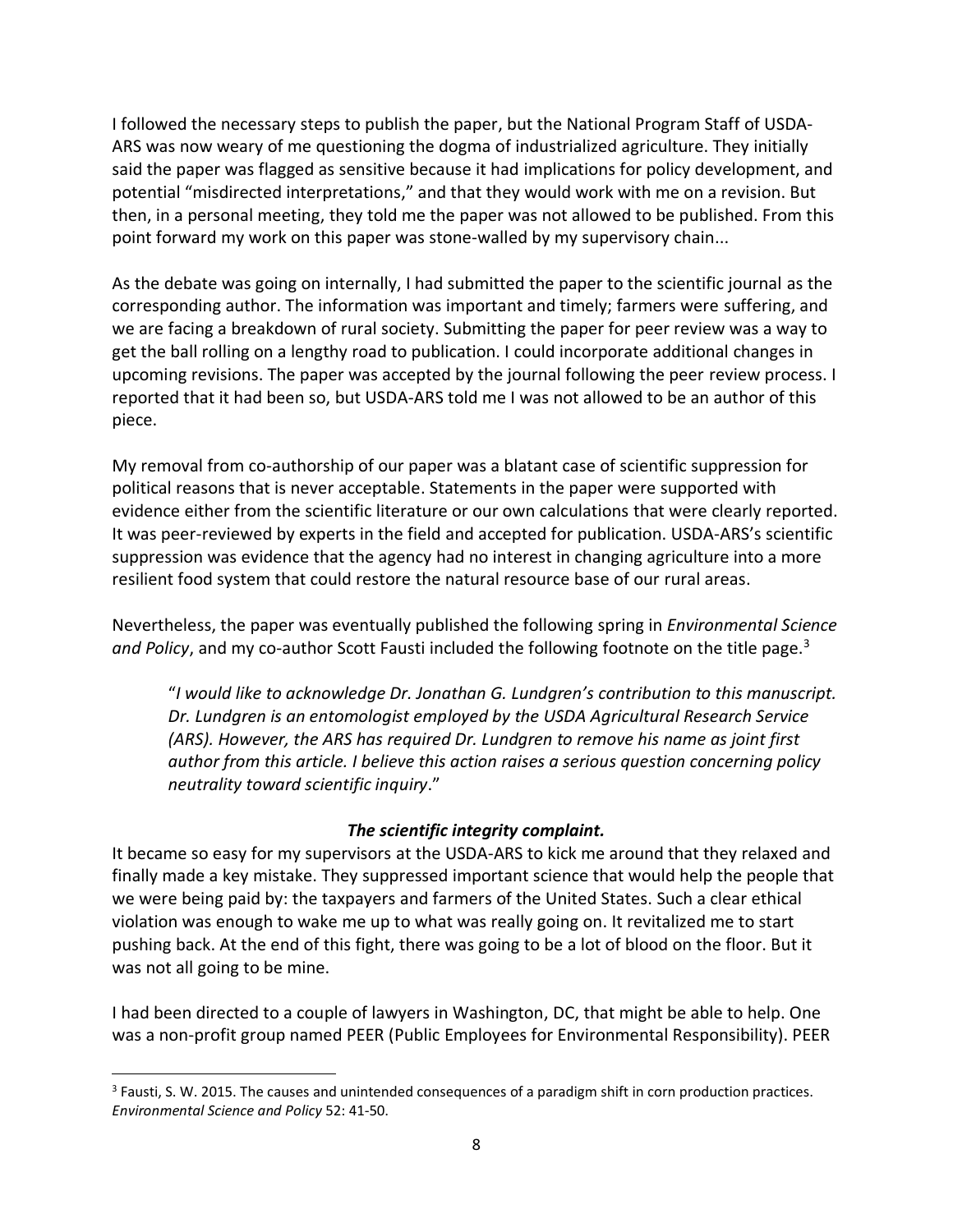and I knew that this was not going to stop, and we decided to give the Department of Agriculture a shot across the bow that I wasn't going to continue taking their abuse. The first step was to take advantage of the scientific integrity policy that was supposed to protect USDA scientists. We quickly discovered that there was no scientific integrity officer as USDA's policy required, and the policy was written so vaguely as to be completely useless. A later Freedom of Information Act request determined that there had been a few other scientific integrity complaints lodged at USDA, but all had been determined by the agency to be meritless. After several months of review, my scientific integrity complaint was also dismissed.

There were several positive outcomes of filing this complaint. The first was that mine was the first credible direct challenge to the scientific integrity policy of the USDA, and the agency had to clean up its act substantially, providing scientists with an avenue to contend with retaliation for their science. Next was that now any further actions of retaliation by my chain of command could be linked to a formal complaint that I was well-justified to make. Yet, the agency moved forward with harassment as though it had nothing to lose.

#### *Hammer-wielding butterflies*

Monarchs have declined to approximately 10% of their historic population levels. A lot of attention had been given to a dwindling population of milkweed, the host plant of the monarch. Widespread use of glyphosate in agriculture was touted as one of the reasons for the milkweed declines. But, as I drove around the region, I saw a lot of milkweed in the road margins still. And there were almost no monarch eggs or larvae on those milkweed plants, although monarchs were seen flying through the landscape. The story did not add up.

In 2014, we did a small study to determine whether neonics might be contaminating milkweed and poisoning the monarchs. Our risk assessment of clothianidin's (a neonic seed treatment) effects on monarch caterpillars considered both toxicity and exposure. Dose makes the poison, and our first set of trials looked at how much clothianidin was toxic to the caterpillars. We did not know how long they would be exposed to the toxin in the field, so we guessed that it might be around 36 hours, when pollen or some dust from a planter might fall onto the leaf surface of milkweed plants. The amount of pollen necessary to kill 50% of the caterpillars was 18 parts per billion (ppb). But we saw significantly smaller caterpillars when they were exposed at just 1 ppb. This brought us to the field, and we sampled milkweed plants from 18 field sites around Brookings County, South Dakota. A simple test determined that 51% of the plants were contaminated with clothianidin, at up to 4 ppb (mean of 0.58 ppb). But what was most interesting about the exposure analysis is that the amount of neonics increased in milkweed as the summer progressed. Although our results showed clothianidin was highly toxic to monarchs, the duration of our toxicity assessment underestimated the toxicity of the compound to caterpillars in the field.

These research results showed the threat of a dominant pesticide on monarchs, and by this point I knew that these research results would not be well received by my chain of command, and I had little hope that the research would be allowed to be published without contention. I had it reviewed by five experts in the field to ensure the science was correct, so when it would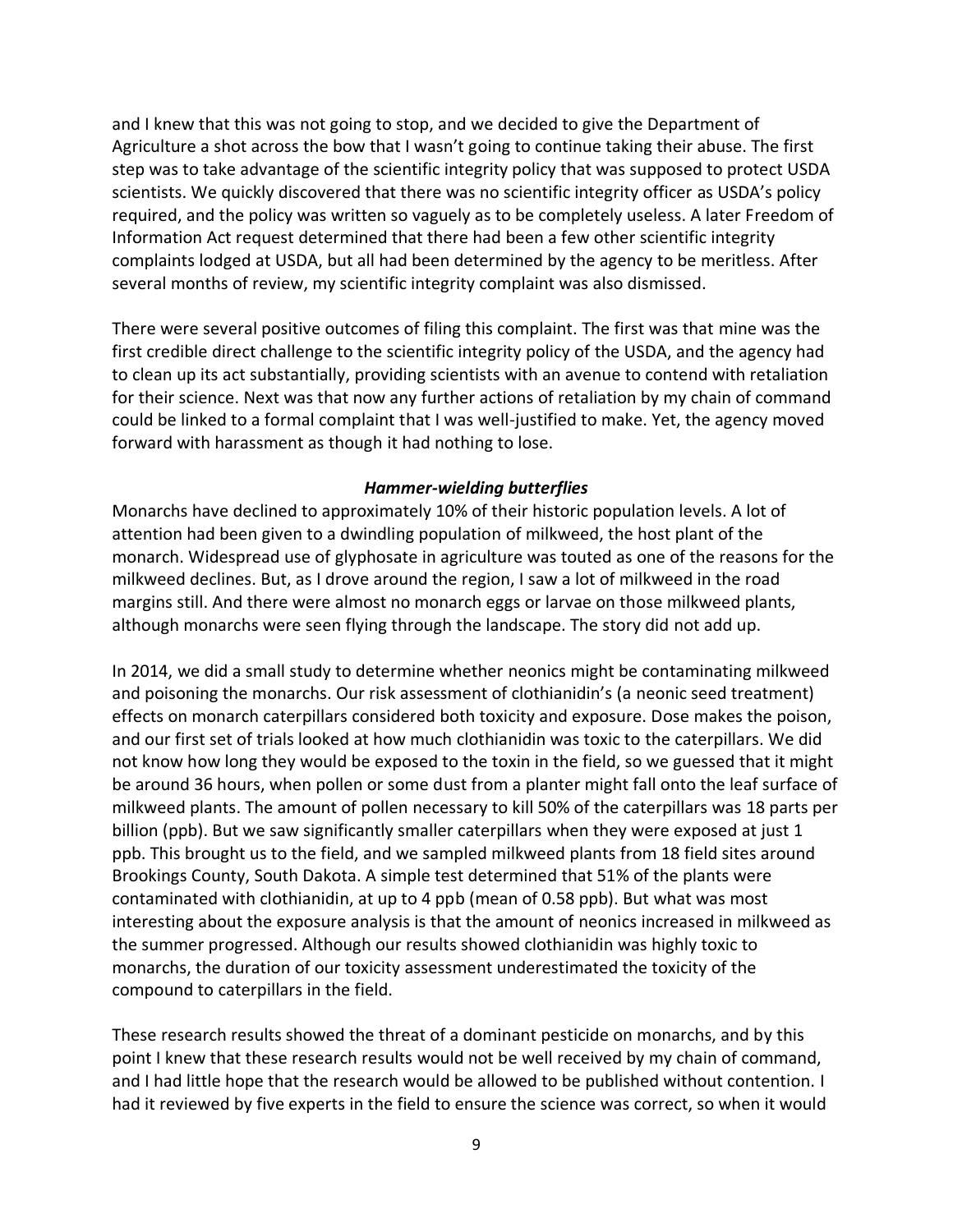be turned down for publication, I would have a defense. To my surprise, my supervisor and the chain of command allowed the work to be submitted for publication with a few simple revisions. The work was set to be published and received a substantial amount of attention. Minnesota Public Radio decided to interview me on the topic, and this interview was heard by National Program Staff of USDA-ARS. The reaction was swift.

My research leader stomped into my office, explaining that the approval to submit the monarch paper was retracted, and that I was receiving an official letter of reprimand for submitting it without prior approval. The approved paper had already been accepted by the journal and was heading into press in early 2015.<sup>4</sup> I was given a 14-day suspension without pay for publishing the paper without approval, even though I had prior approval.

# *A fateful trip*

The wind was cold, and the snow blowing on the wintery day that I flew to Pennsylvania to speak to a no-till farmer group and the National Academy of Sciences (NAS) about my research. The NAS is one of the most prestigious organizations for scientists in the U.S., and for it to ask me to present my science on the risks of GM crops was a huge personal event and reflected very positively for my agency. But calling out the environmental risks of the main money maker of a large seed company was exactly the kind of exposure that USDA despises. The trip was intended to be short, but the impact of the presentations would be large.

As I walked out the door of the USDA research facility in South Dakota, any feelings of excitement were squashed. For the first time in my career, I had forgotten to sign my travel paperwork for the meetings I would attend. It was not intentional, and I did not learn about my paperwork oversight until I was heading for the airport. I felt awful about it. I filled out the necessary paperwork as I was leaving, but in my haste, I forgot to sign it. This minor oversight proved to be a grave error.

Travel documents were overlooked or signed after the trip routinely within the USDA. Indeed, in the facility where I worked, three to four similar events had happened with other staff in recent months, with no repercussions. And I had no other travel violations on my record. Although I am quick to challenge senseless rules, I try my best to adhere to normal routines and guidelines. To constantly challenge authority is a waste of time and distracts from my mission.

When I arrived in Pennsylvania there was a text from my research leader explaining that I was to return to my duty station in South Dakota immediately. That I was not allowed to accept any travel reimbursements for getting to the meeting and that I was not allowed to present any of my science to anyone in in Pennsylvania nor in Washington, DC. The farmers of Pennsylvania had based their conference around my attendance; but USDA decided that my punishment was more important than the interests of the farmers they were charged to help. Furthermore, I was not going to be paid until I returned to South Dakota.

<sup>4</sup> Pecenka, J. R., and J. G. Lundgren. 2015. Non-target effects of clothianidin on monarch butterflies. *Science of Nature* 102 (3/4): 19.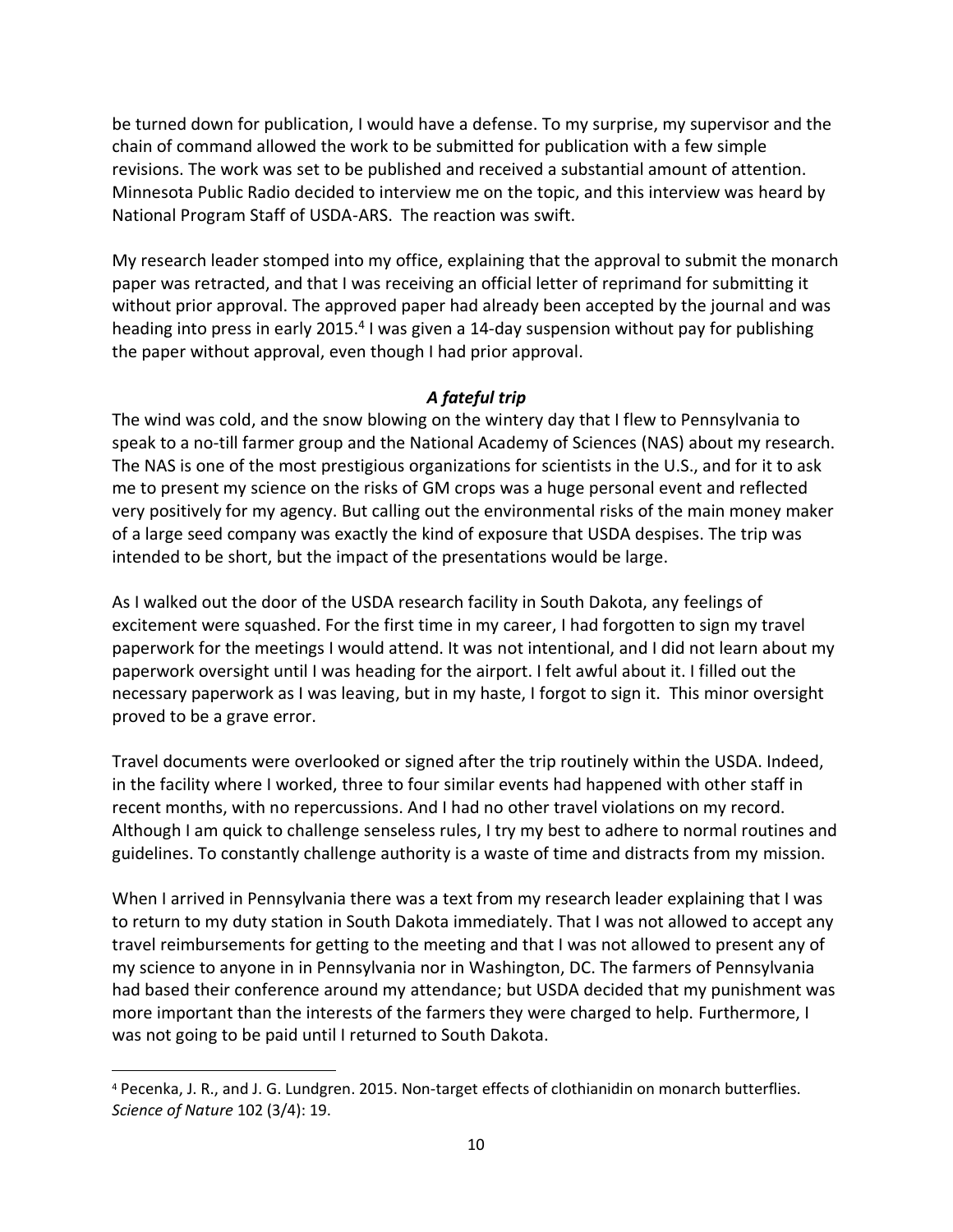At this point, I had nothing left to lose. The agency was placing bureaucracy over mission. I was not going to let these Pennsylvania farmers down; they didn't deserve that. And then I drove to Washington to present to the NAS. It was quite a surprise to one of my bosses, who was watching the proceedings remotely, to see me on his screen at a national event – especially since I was presenting my research to a group who would advise the regulators of the pesticide technology that the USDA was trying to protect.

What my supervisors couldn't have known (although I later tried to explain) was that I would have returned to South Dakota immediately except for a comedy of errors that would prevent my return for several days. A three-day blizzard had set in on Pennsylvania and there were no outgoing flights for the next 24 hours. Next, the airline double-booked my seat on day 3, and the plane engine caught on fire on day 4. It was ridiculous and added tremendous stress to an already stressful situation.

At our wits' end, a close farmer friend who was also afflicted by the same travel problems and I decided to rent a car and drive half-way across the country together (he lives in Kansas).

The upshot was serious. After days of threats, I was given a proposed 14-day suspension without pay, \$9,000 in personal costs, and stress to myself, my family, and research program all for a forgotten signature. It was clear that my career with USDA was coming to a close.

### *Blowing the whistle*

My attorneys at PEER decided that the best way to keep me employed until I could be safely extracted from the USDA system was to file a formal whistleblower complaint. With the scientific integrity complaint, we had set the stage well to defend myself at the USDA if their harassment continued. Suppressing the monarchs/neonics paper and doling out a 14-day suspension for an unsigned travel document were clear evidence of harassment that we put forth in a credible whistleblower case.

Please understand, a whistleblower complaint is often a career-ending move. This was not going to be a case of me retiring from federal service with a comfortable pension. A whistleblower complaint relies on a bureaucracy to punish itself over violations of its own policies; dramatic reforms resulting from a whistleblower case are rare.

The whistleblower complaint was an exit strategy. I quit the USDA noisy. To get them to stop their harassment, this fight had to be public. PEER ran a press release on us filing the case and it ran in the *Washington Post*. This quieted the USDA's retaliation down for a few months and I kept my head down.

A freelance reporter out of Pennsylvania, Steve Volk, decided to do a comprehensive story on my situation, and *the Washington Post Magazine* was interested in it. This profile would have to be well-researched and fair. The reporter had to substantiate that I was not some